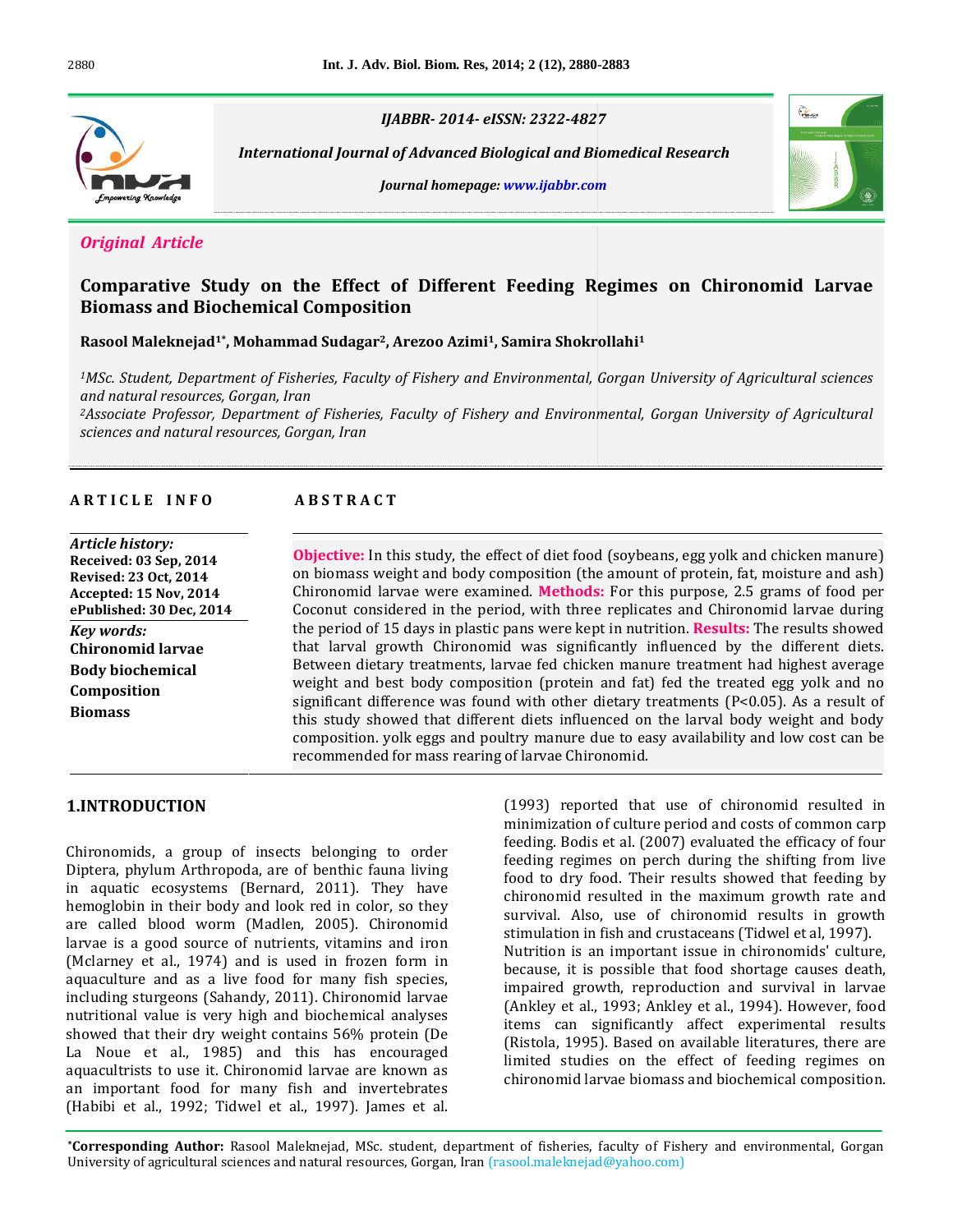Maleknejad *et al* / Int. J. Adv. Biol.<br>the present study was conducted to compare maleknejad *et*<br>Therefore, the present study was conducted to chironomid larvae. different diets offered to chironomid larvae.

## 2. MATERIALS AND METHODS

**ATERIALS AND METHODS**<br>experiment was conducted over a 15-day period at **LS AND METHODS**<br>ent was conducted over a 15-day period at<br>research center of Gorgan University of This experiment was conducted over a 15-day period at<br>aquaculture research center of Gorgan University of<br>agricultural sciences and natural resources. Gorgan. Iran. periment was conducted over a 15-day period at<br>lture research center of Gorgan University of<br>ural sciences and natural resources, Gorgan, Iran.<br>tanks (diameter = 40 cm, depth = 20 cm) were aqua ulture research center of Gorgan University of<br>Itural sciences and natural resources, Gorgan, Iran.<br>2 tanks (diameter = 40 cm, depth = 20 cm) were<br>to investigate the effect of different diets on agricultural sciences and natural resources, Gorgan, Iran.<br>Plastic tanks (diameter = 40 cm, depth = 20 cm) were<br>used to investigate the effect of different diets on<br>chironomid larvae. Under water heaters were used to Plastic tanks (diameter =  $40$  cm, depth =  $20$  cm) were nks (diameter = 40 cm, depth = 20 cm) were<br>investigate the effect of different diets on<br>id larvae. Under water heaters were used to<br>temperature at  $26^{\circ}$ C. Water temperature was used to investigate the effect of different diets on<br>iid larvae. Under water heaters were used to<br>temperature at  $26^{\circ}$ C. Water temperature was<br>twice a day. To supply oxygen to the tanks, air chironomid larvae. Under water heaters were used to mid larvae. Under water heaters were used to<br>in temperature at 26ºC. Water temperature was<br>d twice a day. To supply oxygen to the tanks, air<br>and air stones (5 cm in length) were used. Since it  $\overline{m}$ hard to supperature at  $26^{\circ}$ C. Water temperature was ecked twice a day. To supply oxygen to the tanks, air mps and air stones (5 cm in length) were used. Since it hard to supply adult chironomids from the wild, it is checked twice a day. To supply oxygen to the tanks, air Figure a day. To supply oxygen to the tanks, air<br>
air stones (5 cm in length) were used. Since it<br>
supply adult chironomids from the wild, it is<br>
to provide a place for spawning. To this, 6 pump pumps and air stones (5 cm in length) were used. Since it<br>is hard to supply adult chironomids from the wild, it is<br>necessary to provide a place for spawning. To this, 6<br>tanks were placed at different locations of the Unive I to supply adult chironomids from the wild, it is<br>ary to provide a place for spawning. To this, 6<br>vere placed at different locations of the University,<br>each tank contained 20 g of wheat straw, 3 g of necessary to provide a place for spawning. To this, 6 y to provide a place for spawning. To this, 6<br>replaced at different locations of the University, and tank contained 20 g of wheat straw, 3 g of b<br>meal and 15 cm water. Since chironomids spawn tanks were placed at different locations of the University, hks were placed at different locations of the University,<br>
iich each tank contained 20 g of wheat straw, 3 g of<br>
ybean meal and 15 cm water. Since chironomids spawn<br>
the mediums rich in organic substance, they spawned which each tank contained 20 g of wheat straw, 3 g of<br>soybean meal and 15 cm water. Since chironomids spawn<br>in the mediums rich in organic substance, they spawned<br>in the provided tanks. The tanks were checked every day soybean meal and 15 cm water. Since chironomids spawn ean meal and 15 cm water. Since chironomids spawn<br>e mediums rich in organic substance, they spawned<br>e provided tanks. The tanks were checked every day<br>cocoons that were attached to the tanks were in the mediums rich in organic substance, they spawned the laboratory. The tanks were checked every day<br>of that were attached to the tanks were<br>to laboratory. The eggs in each cocoon were in the provided tanks. The tanks were checked every day<br>and cocoons that were attached to the tanks were<br>transferred to laboratory. The eggs in each cocoon were<br>counted using a loupe. Average number of eggs per and cocoons that were<br>transferred to laboratory.<br>counted using a loupe.<br>cocoon was 500-1000. transferred to laboratory. The eggs in each cocoon were counted using a loupe. Average number of eggs per cocoon was 500-1000.<br>Three diets were studied including poultry manure, soybean meal and egg yolk. Each diet was offered at the  $c_{0}$ coon was 500-1000.

on was 500-1000.<br>
e diets were studied including poultry manure,<br>
ean meal and egg yolk. Each diet was offered at the<br>
of 2.5 g per cocoon. The experiment was conducted Th Three diets were studied including poultry manure, soybean meal and egg yolk. Each diet was offered at the rate of 2.5 g per cocoon. The experiment was conducted as triplicate under the photoperiod of 12: 12 (light: dark). meal and egg yolk. Each diet was offered at the<br>5 g per cocoon. The experiment was conducted<br>ate under the photoperiod of 12: 12 (light: dark).<br>manure was provided from the university rate of 2 5 g per cocoon. The experiment was conducted<br>te under the photoperiod of 12: 12 (light: dark).<br>manure was provided from the university<br>dried under the sun light for 3 days and as triplicate under the photoperiod of 12: 12 (light: dark).<br>
Poultry manure was provided from the university<br>
poultry, dried under the sun light for 3 days and<br>
pulverized before use. Egg yolk was obtained by boiling Poultry manure was provided from the university For manure was provided from the university<br>
ry, dried under the sun light for 3 days and<br>
rized before use. Egg yolk was obtained by boiling<br>
over 15 min and sovbean meal was attained by poultry, dried under the sun light for 3 days and Exercise the sun light for 3 days and before use. Egg yolk was obtained by boiling<br>5 min and soybean meal was attained by  $\mathsf{p}$ Experized before use. Egg yolk was obtained by boiling<br>gs over 15 min and soybean meal was attained by<br>lyerizing soybean oilcake. Three cocoons were added<br>each experimental tanks filled with dechlorinated tap eggs over 15 min and soybean meal was attained by<br>pulverizing soybean oilcake. Three cocoons were added to<br>each experimental tanks filled with dechlorinated tap<br>water (26ºC). The eggs are hatched after 48-72 h pulverizing soybean oilcake. Three cocoons were added soybean oilcake. Three cocoons were added<br>erimental tanks filled with dechlorinated tap<br>C). The eggs are hatched after 48-72 h<br>(Das et al., 2012). Feeding was started 48 h to each experimental tanks filled with dechlorinated tap to each experiment:<br>water (26ºC). The<br>incubation (Das et<br>after incubation. Firm (26°C). The eggs are hatched after 48-72 h bation (Das et al., 2012). Feeding was started 48 h incubation. after incubation.

incubation (Das et al., 2012). Feeding was started 48 h<br>after incubation.<br>The first pupae were observed in the tanks fed by poultry<br>manure at 15<sup>th</sup> day. The larvae of all treatments were pation.<br>upae were observed in the tanks fed by poultry<br>t 15<sup>th</sup> day. The larvae of all treatments were<br>and weighed at this point. The larvae dry The first pupae were observed in the tanks fed by poultry Example were observed in the tanks fed by poultry<br>at  $15<sup>th</sup>$  day. The larvae of all treatments were<br>d and weighed at this point. The larvae dry<br>(at  $105$   $°C$  for  $24$  h), crude protein (Kieldahl manure at 15<sup>th</sup> day. The larvae of all treatments were<br>
nd weighed at this point. The larvae dry<br>
105 °C for 24 h), crude protein (Kjeldahl o<br>
Nitrogen × 6.25), crude fat (extraction with n collected and weighed at this point. The larvae dry and weighed at this point. The larvae dry<br>
105 °C for 24 h), crude protein (Kjeldahl o<br>
Nitrogen × 6.25), crude fat (extraction with n<br>
ether by Soxhlet apparatus), ash (incineration s  $\overline{m}$ atter (at 105 °C for 24 h), crude protein (Kjeldahl<br>paratus, Nitrogen × 6.25), crude fat (extraction with<br>troleum ether by Soxhlet apparatus), ash (incineration<br>525 °C for 12 h) and nitrogen free extract [NFE = 100 – apparatus, Nitrogen  $\times$  6.25), crude fat (extraction with manure and soybean meal had similar NFE being petroleum ether by Soxhlet apparatus), ash (incineration at 525  $^{\circ}$ C for 12 h) and nitrogen free extract [NFE = 1 apparatus), ash (incineration significantly pen free extract [NFE = 100 - 0.05].<br> **2.** Table 2.

2014; 2 (12), 2880-2883<br>+ crude ash + crude protein + crude fat + crude **kes, 2014; 2 (12), 2880-2883<br>ure + crude ash + crude protein + crude fat + crude<br>were determined according to AOAC (2000). This** crude ash + crude protein + crude fat + crude<br>determined according to AOAC (2000). This<br>was conducted in completely randomized (moist re + crude ash + crude protein + crude fat + crude<br>were determined according to AOAC (2000). This<br>lent was conducted in completely randomized<br>with single factor. To analyze data, statistical fiber)] were determined according to AOAC (2000). This ere determined according to AOAC (2000). This<br>nt was conducted in completely randomized<br>ith single factor. To analyze data, statistical<br>SPSS v. 16 was used. Data were analyzed using exp experiment was conducted in completely randesign with single factor. To analyze data, s<br>software SPSS v. 16 was used. Data were analyz<br>one way ANOVA and Duncan test.  $\alpha$  was 0.05. software SPSS v. 16 was used. Data were analyzed using one way ANOVA and Duncan test.  $\alpha$  was 0.05.

## 3. RESULTS

3. RESULTS<br>Effect of different diets on chironomid larvae biomass is **rs**<br>fferent diets on chironomid larvae biomass is<br>in Table 1. Also, effect of different diets on ferent diets on chironomid larvae biomass is<br>1 Table 1. Also, effect of different diets on<br>larvae biochemical composition is presented ect of different diets on chironomid larvae biomass is<br>sented in Table 1. Also, effect of different diets on<br>ronomid larvae biochemical composition is presented<br>Table 2. As the results of data analyses show, the presented in Table 1. Also, effect of different diets on chironomid larvae biochemical composition is presented in Table 2. As the results of data analyses show, the quantity and quality of the diets offered during the lar chironomid larvae biochemical composition is presented chironomid larvae biochemical composition is presented<br>in Table 2. As the results of data analyses show, the<br>quantity and quality of the diets offered during the larvae<br>stage affected their biochemical composition (Table 1 le 2. As the results of data analyses show, the<br>y and quality of the diets offered during the larvae<br>ffected their biochemical composition (Table 1).<br>was a significant difference among the offered quantity and quality of the diets offered during the larvae ty and quality of the diets offered during the larvae<br>affected their biochemical composition (Table 1).<br>was a significant difference among the offered<br>Duncan test showed that the highest and lowest stage affected their biochemical composition (Table 1).<br>There was a significant difference among the offered<br>diets. Duncan test showed that the highest and lowest<br>biomass was related to the larvae fed by poultry manure There was a significant difference among the offered re was a significant difference S. Duncan test showed that the sass was related to the larvae is sovbean meal, respectively. omass was related to the larvae fed b<br>nd soybean meal, respectively.<br>**1.** Table 1.

and soybean meal, respectively.<br> **Table 1.**<br>
Average biomass (g) of chironomid larvae at the experiment

| Table 1.                                                                |             |               |                              |  |  |  |  |  |
|-------------------------------------------------------------------------|-------------|---------------|------------------------------|--|--|--|--|--|
| Average biomass (g) of chironomid larvae at the experiment              |             |               |                              |  |  |  |  |  |
| termination                                                             |             |               |                              |  |  |  |  |  |
| Feeding                                                                 | Maximum (g) | Minimum $(g)$ | <b>Biomass</b>               |  |  |  |  |  |
| regime                                                                  |             |               |                              |  |  |  |  |  |
|                                                                         |             |               |                              |  |  |  |  |  |
| Poultry                                                                 | 5.75        | 5.01          | $5.32 \pm 0.38$ <sup>a</sup> |  |  |  |  |  |
| manure                                                                  |             |               |                              |  |  |  |  |  |
|                                                                         |             |               |                              |  |  |  |  |  |
| Soybean                                                                 | 4.11        | 3.56          | $3.84 \pm 0.27$              |  |  |  |  |  |
| meal                                                                    |             |               |                              |  |  |  |  |  |
|                                                                         |             |               |                              |  |  |  |  |  |
| Egg yolk                                                                | 4.28        | 3.58          | $3.93 \pm 0.49$ <sup>b</sup> |  |  |  |  |  |
|                                                                         |             |               |                              |  |  |  |  |  |
| Different superscript letters show significant difference (P<br>$\prec$ |             |               |                              |  |  |  |  |  |

Different superscript letters show significant difference ( $P < 0.05$ ).<br>The results showed that the maximum and minimum  $0.05$ ). yolk

content was related to the larvae fed by egg<br>content was related to the larvae fed by egg results showed that the maximum and minimum<br>ture content was related to the larvae fed by egg<br>and sovbean meal, respectively, however, there was Th e results showed that the maximum and minimum<br>isture content was related to the larvae fed by egg<br>k and soybean meal, respectively, however, there was<br>significant difference in moisture content among the moisture c % ontent was related to the larvae fed by egg<br>ybean meal, respectively, however, there was<br>nt difference in moisture content among the<br> $(P > 0.05)$ . The larvae fed by egg yolk had yolk and soybean meal, respectively, however, there was<br>no significant difference in moisture content among the<br>treatments (P > 0.05). The larvae fed by egg yolk had<br>significantly higher protein and lipid compared to the no significant difference in moisture content among the<br>treatments (P > 0.05). The larvae fed by egg yolk had<br>significantly higher protein and lipid compared to the<br>other treatments (P < 0.05). The larvae fed by poultry treatments ( $P > 0.05$ ). The larvae fed by egg yolk had ts ( $P > 0.05$ ). The larvae fed by egg yolk had<br>tly higher protein and lipid compared to the<br>atments ( $P < 0.05$ ). The larvae fed by poultry<br>and sovbean meal had similar NFE being significantly higher protein and lipid compared to the higher protein and lipid compared to the lents ( $P < 0.05$ ). The larvae fed by poultry d soybean meal had similar NFE being higher that of the larvae fed by egg yolk ( $P <$ other treatments ( $P < 0.05$ ). The larvae fed by poultry<br>manure and soybean meal had similar NFE being<br>significantly higher that of the larvae fed by egg yolk ( $P < 0.05$ ). There was no significant difference in ash content manure and soybean meal had similar NFE being among the treatments ( $P > 0.05$ ).<br>Table 2.

|                                                                            | among the treatments $(P > 0.05)$ . |                               |                               |                               |                              |  |  |  |
|----------------------------------------------------------------------------|-------------------------------------|-------------------------------|-------------------------------|-------------------------------|------------------------------|--|--|--|
| Table 2.                                                                   |                                     |                               |                               |                               |                              |  |  |  |
| The effect of different diets on chironomid larvae biochemical composition |                                     |                               |                               |                               |                              |  |  |  |
| Body biochemical composition (%)                                           |                                     |                               |                               |                               |                              |  |  |  |
|                                                                            |                                     |                               |                               |                               |                              |  |  |  |
| Feeding regime                                                             | Moisture                            | Protein                       | Lipid                         | <b>NFE</b>                    | Ash                          |  |  |  |
|                                                                            |                                     |                               |                               |                               |                              |  |  |  |
| Poultry manure                                                             | $88.63 \pm 0.47$ <sup>ab</sup>      | $57.03 \pm 0.15^{\circ}$      | $8.76 \pm 0.30$ c             | $26.03 \pm 0.25$ <sup>a</sup> | $7.86 \pm 0.60$ <sup>a</sup> |  |  |  |
|                                                                            |                                     |                               |                               |                               |                              |  |  |  |
| Soybean meal                                                               | $87.96 \pm 0.49$ <sup>b</sup>       | $56.10 \pm 0.20$ c            | $10.06 \pm 0.25^{\circ}$      | $26.96 \pm 0.11a$             | $6.86 \pm 0.15$ <sup>a</sup> |  |  |  |
|                                                                            |                                     |                               |                               |                               |                              |  |  |  |
| Egg yolk                                                                   | $89.16 \pm 0.35$ <sup>a</sup>       | $61.06 \pm 0.25$ <sup>a</sup> | $15.56 \pm 0.40$ <sup>a</sup> | $17.30 \pm 0.26$ <sup>b</sup> | $6.06 \pm 0.25$ <sup>a</sup> |  |  |  |
|                                                                            |                                     |                               |                               |                               |                              |  |  |  |

Different superscript letters show significant difference ( $P < 0.05$ ).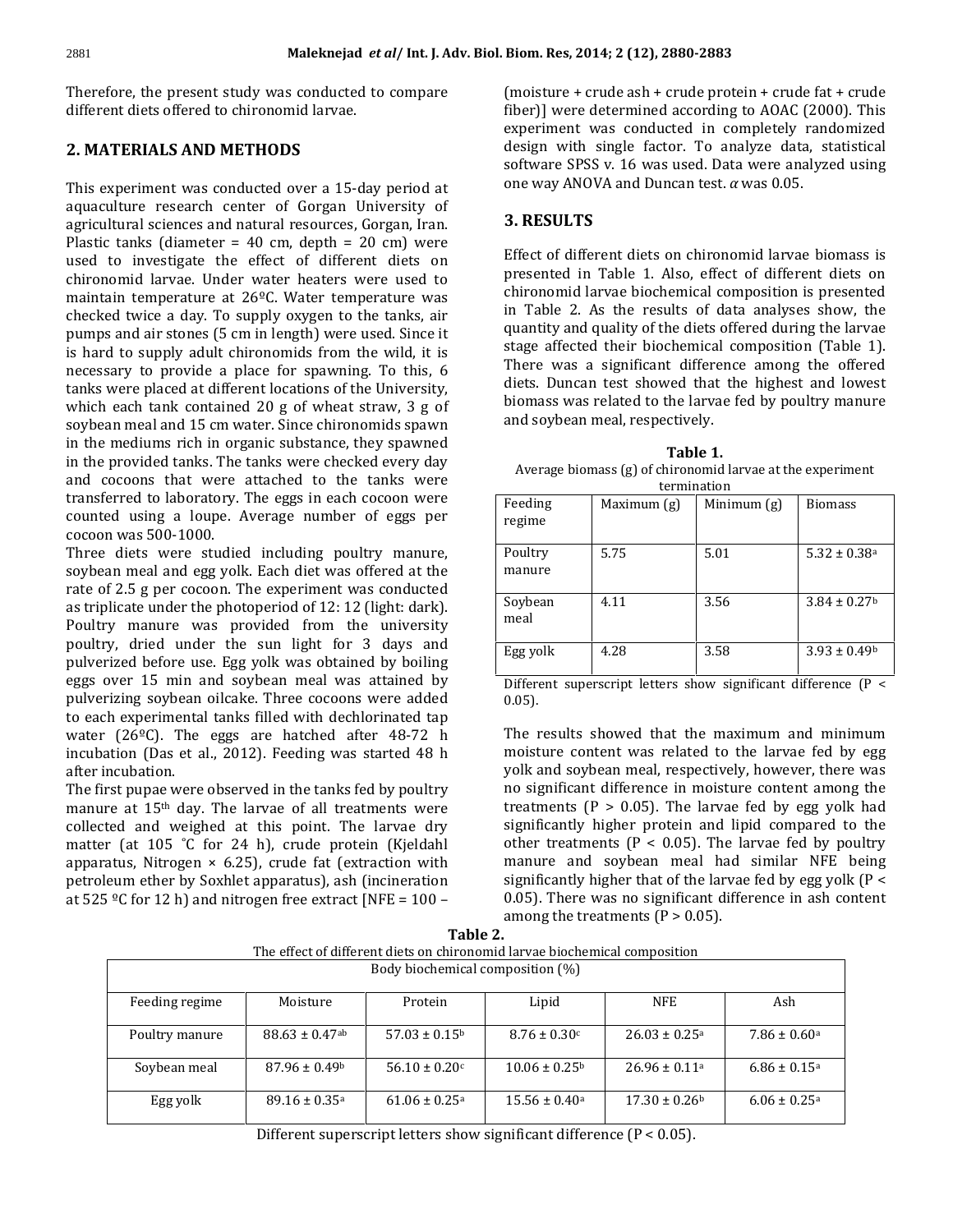# <sup>2882</sup><br>4. DISCUSSION

**ISCUSSION**<br>volk, as a simple and available food, is a major source **DISCUSSION**<br>g yolk, as a simple and available food, is a major source<br>vitamins and minerals being used to feed fish larvae lk, as a simple and available food, is a major source<br>mins and minerals being used to feed fish larvae<br>absorbed their volk sac. Food quality and quantity Egg y Ik, as a simple and available food, is a major source<br>mins and minerals being used to feed fish larvae  $A$ <br>absorbed their yolk sac. Food quality and quantity  $\Gamma$ <br>an important role in chironomid larvae growth of vitami is and minerals being used to feed fish larvae<br>orbed their yolk sac. Food quality and quantity<br>important role in chironomid larvae growth<br>1980: Sankarpromal, 1991). According to table newly absorbed their yolk sac. Food quality and quantity<br>plays an important role in chironomid larvae growth<br>(Johnson, 1980; Sankarpromal, 1991). According to table<br>1 and all of result in that and compare with last project plays an important role in chironomid larvae growth<br>(Johnson, 1980; Sankarpromal, 1991). According to table<br>1 and all of result in that and compare with last project<br>my results are right. Sadler (1935) reared *Chironomus* (Johnson, 1980; Sankarpromal, 1991). According to table<br>1 and all of result in that and compare with last project<br>my results are right. Sadler (1935) reared *Chironomus*<br>tentas in the ponds fertilized by sheep manure, soyb 1 and all of result in that and compare with last project<br>my results are right. Sadler (1935) reared *Chironomus*<br>tentas in the ponds fertilized by sheep manure, soybean<br>meal and sheep manure + super phosphate fertilizer my results are right. Sadler (1935) reared Chironomus s are right. Sadler (1935) reared *Chironomus*<br>the ponds fertilized by sheep manure, soybean<br>sheep manure + super phosphate fertilizer and<br>that the best results was related to the pond tentas in the ponds fertilized by sheep manure, soybean the ponds fertilized by sheep manure, soybean<br>sheep manure + super phosphate fertilizer and<br>that the best results was related to the pond<br>by soybean meal. Iana and Pal (1990) reared meal and sheep manure + super phosphate fertilizer and<br>observed that the best results was related to the pond<br>fertilized by soybean meal. Jana and Pal (1990) reared<br>chironomid larvae in the mediums containing different observed that the best results was related to the pond d that the best results was related to the pond<br>d by soybean meal. Jana and Pal (1990) reared<br>mid larvae in the mediums containing different<br>matter and found that the larvae production was fertiliz ed by soybean meal. Jana and Pal (1990) reared<br>bomid larvae in the mediums containing different<br>contraction was<br>in the medium enriched by rice bran, cow manure chironomid larvae in the mediums containing different pould larvae in the mediums containing different<br>nic matter and found that the larvae production was<br>pr in the medium enriched by rice bran, cow manure<br>poultry manure. Sahragard and Rafatifard (2006) organic matter and found that the larvae production was<br>higher in the medium enriched by rice bran, cow manure<br>and poultry manure. Sahragard and Rafatifard (2006)<br>found that poultry manure is the most suitable food for higher in the medium enriched by rice bran, cow manure edium enriched by rice bran, cow manure<br>
anure. Sahragard and Rafatifard (2006)<br>
ltry manure is the most suitable food for<br>
Subamia (1986) used veast. sovbean and poultry manure. Sahragard and Rafatifard (2006) ltry manure. Sahragard and Rafatifard (2006)<br>at poultry manure is the most suitable food for<br>nids. Subamia (1986) used yeast, soybean<br>leaf meal, poultry manure, rice meal and fish found that poultry manure is the most suitable food for<br>chironomids. Subamia (1986) used yeast, soybean<br>oilcake, leaf meal, poultry manure, rice meal and fish<br>meal to rear chironomid larvae and found that the chironomids. Subamia (1986) used yeast, soybean oilcake, leaf meal, poultry manure, rice meal and fish meal to rear chironomid larvae and found that the highest production was related to the larvae fed by yeast. oilcake, leaf meal, poultry manure, rice meal and fish meal to rear chironomid larvae and found that the r chironomid larvae and found that the<br>uction was related to the larvae fed by yeast,<br>take and fish meal and all had similar<br>According to the results obtained in the highest production was related to the larvae fed by yeast,<br>soybean oilcake and fish meal and all had similar<br>production. According to the results obtained in the<br>present study, it is suggested that poultry manure is the soybean oilcake and fish meal and all had similar<br>production. According to the results obtained in the<br>present study, it is suggested that poultry manure is the<br>most suitable and available food for chironomid larvae production. According to the results obtained in the present study, it is suggested that poultry manure is the<br>most suitable and available food for chironomid larvae<br>production.<br>According to table 2 and all of last project my results are most suitable and available food for chironomid larvae<br>production. (Correction composition of last project my results are specifical composition (protein, lipid and  $\frac{1}{2}$ production.

production.<br>According to table 2 and all of last project my results are<br>right. Body biochemical composition (protein, lipid and<br>ash) is largely depended to feeding regime (Philips et al., ling to table 2 and all of last project my results are<br>
Body biochemical composition (protein, lipid and vargely depended to feeding regime (Philips et al., E<br>
Cowey et al., 1974: Elliot, 1976: Dabrowska and right. E ody biochemical composition (protein, lipid and<br>largely depended to feeding regime (Philips et al.,<br>lowey et al., 1974; Elliot, 1976; Dabrowska and<br>1977: Yu et al., 1977: Atack et al., 1979). Bogut et ash) is largely depended to feeding regime (Philips et al., (2007) is largely depended to feeding regime (Philips et al., and plumosus collected from the Lamond Captity of the Lamond Captity *Plumosus* collected from the Captity of the Captity analyzed *Chironomus plumosus* collect 1966; Cowey et al., 1974; Elliot, 1976; Dabrowska and<br>Wojno, 1977; Yu et al., 1977; Atack et al., 1979). Bogut et De La and (2007) analyzed *Chironomus plumosus* collected from of invertiand and found that it contained (d Wojno, 1977; Yu et al., 1977; Atack et al., 1979). Bogut et 77; Yu et al., 1977; Atack et al., 1979). Bogut et De La analyzed *Chironomus plumosus* collected from of inversion of the function of the 50:103<br>55.7% protein, 9.7% lipid, 8.2% ash and 26.4% al. (2007) analyzed Chironomus plumosus collected from 007) analyzed *Chironomus plumosus* collected from<br>nd and found that it contained (dry weight) 87.9 %<br>ure, 55.7% protein, 9.7% lipid, 8.2% ash and 26.4%<br>Based on the results obtained from the present wetland and found that it contained (dry weight) 87.9 %<br>moisture, 55.7% protein, 9.7% lipid, 8.2% ash and 26.4%<br>NFE. Based on the results obtained from the present<br>study and previous ones, it could be concluded that use moisture, 55.7% protein, 9.7% lipid, 8.2% ash and 26.4% isture, 55.7% protein, 9.7% lipid, 8.2% ash and 26.4%<br>E. Based on the results obtained from the present L<br>dy and previous ones, it could be concluded that use up<br>poultry manure, soybean and egg yolk results in NFE. Base d on the results obtained from the present<br>previous ones, it could be concluded that use<br>manure, soybean and egg yolk results in<br>in chironomid larvae biomass and biochemical study and previous ones, it could be concluded that use vious ones, it could be concluded that use<br>anure, soybean and egg yolk results in<br>hironomid larvae biomass and biochemical<br>However, most of the present results of poultry manure, soybean and egg yolk results in<br>difference in chironomid larvae biomass and biochemical<br>composition. However, most of the present results<br>suggest the positive effect of poultry manure as the most difference in chironomid larvae biomass and biochemical Frace in chironomid larvae biomass and biochemical<br>tion. However, most of the present results<br>the positive effect of poultry manure as the most<br>food for chironomid larvae. Also, use of egg yolk composition. However, most of the present results ition. However, most of the present results<br>the positive effect of poultry manure as the most<br>food for chironomid larvae. Also, use of egg yolk<br>in increase in protein and lipid, which are the sugg st the positive effect of poultry manure as the most<br>ble food for chironomid larvae. Also, use of egg yolk<br>s in increase in protein and lipid, which are the<br>important factors for aquatic animals' growth and suitable food for chironomid larvae. Also, use of egg yolk<br>results in increase in protein and lipid, which are the<br>most important factors for aquatic animals' growth and<br>reproduction. Therefore, the present results will h results in increase in protein and lipid, which are the n increase in protein and lipid, which are the<br>portant factors for aquatic animals' growth and<br>tion. Therefore, the present results will help to<br>economic efficiency in commercial production of most important factor<br>reproduction. Therefo<br>increase economic effi<br>chironomid larvae.

# **REFERENCES**

 $2000$ . Official methods of analysis of the **REFERENCES**<br>AOAC., 2000. Official methods of analysis of the<br>association of official analytical chemists. 19th edn. AOAC., 2000. Official methods of analysis of th<br>association of official analytical chemists, 19th edi<br>Association. Analytical Chemists, Arlington. association of official analytical chemists, 19th edn.<br>Association of Official Analytical Chemists, Arlington.<br>Anklev. G.T., Benoit. D.A., Hoke, R.A., Leonard, E.N., West.

Association of Official Analytical Chemists, Arlington.<br>Ankley, G.T., Benoit, D.A., Hoke, R.A., Leonard, E.N., West,<br>C.W., Phipps, G.L., Mattson, V.R.And Anderson, L.A., 1993. enoit, D.A., Hoke, R.A., Leonard, E.N., West,<br>G.L., Mattson, V.R.And Anderson, L.A., 1993.<br>and evaluation of test methods for benthic Ankley, G.T., Benoit, D.A., Hoke, R.A., Leonard, E.N., West,<br>C.W., Phipps, G.L., Mattson, V.R.And Anderson, L.A., 1993.<br>Development and evaluation of test methods for benthic<br>invertebrates and sediments: Effects of flow ra

2014; 2 (12), 2880-2883<br>level on water quality and exposure Biom. Res, 2014; 2 (12), 2880-2883<br>feeding level on water quality and expos<br>conditions.Arch Environ ContamToxico. 125:12-19. feeding level on water quality and exposure<br>conditions.Arch\_Environ\_ContamToxico.125:12-19.<br>Anklev. G.T., Benoit. D.A., Balogh, I.C., Reynoldson, T.B.,

tions.Arch Environ ContamToxico. l25:12-19.<br>y, G.T., Benoit, D.A., Balogh, J.C., Reynoldson, T.B.,<br>K.E.And Hoke. RA., 1994. Evaluation of potential Benoit, D.A., Balogh, J.C., Reynoldson, T.B.,<br>Hoke, RA., 1994. Evaluation of potential<br>factors in sediment toxicity tests with three Ankley, G.T., Benoit, D.A., Balogh, J.C., Reynoldson, T.B., Ankley, G.T., Benoit, D.A., Balogh, J.C., Reynoldson, T.B., Day, K.E.And Hoke, RA., 1994. Evaluation of potential confounding factors in sediment toxicity tests with three freshwater benthic invertebrates. Environ Toxicol freshwater benthic invertebrates. Environ Toxicol Chem.<br>13:627-635.<br>Atack. T.H., Jauncev. K. and Matty. A.J. 1979., The  $13:627-635.$ 

Atack, T.H., Jauncey, K. and Matty, A.J. 1979., The Atack, T.H., Jauncey, K. and Matty, A.J. 1979., The<br>utilization of some single-cell proteins by fingerling<br>mirror carp (*Cyprinuscarpio*). Aquaculture, 18:331-348. on of some single-cell proteins by fingerling<br>carp (*Cyprinuscarpio*). Aquaculture, 18:331-348.<br>I., Has-Schon, E., Adamek, Z., Rajkovic, V. and mirror carp (Cyprinuscarpio). Aquaculture, 18:331-348.

rarp (*Cyprinuscarpio*). Aquaculture, 18:331-348.<br>., Has-Schon, E., Adamek, Z., Rajkovic, V. and<br>D., 2007. *Chironomus plumosus* larvae a suitable For Freshington, E., Adamek, Z., Rajkovic, V. and Galovic, D., 2007. Chironomus plumosus larvae a suitable<br>nutrient for freshwater farmed fish. Polioprivreda 13(1): nutrient for freshwater farmed fish. Poljoprivreda 13(1):<br>159-162.<br>Barnard. P.C., 2011. British Insects.The Royal 159-162.

159-162.<br>Barnard, P.C., 2011. British<br>Entomological Societv. 383 pp. d, P.C., 2011. British Insects.The Royal<br>ological Society. 383 pp.<br>M., Kucska, B. and Bercsenvi, M., 2007. The effect pikeperchang perché

tomological Society. 383 pp.<br>dis, M., Kucska, B. and Bercsenvi, M., 2007. The effect<br>different diets on the growth and mortality of juvenile Kucska, B. and Bercsenvi, M., 2007. The effect<br> *L* diets on the growth and mortality of juvenile<br> *(Sander luciperca*) in the transition from live Bodis, M., Kucska, B. and Bercsenvi, M., 2007. The effect of different diets on the growth and mortality of juvenile pikeperch (*Sander luciperca*) in the transition from live food to formulated feed. Aquaculture Internati food to formulated feed. Aquaculture International.<br>15(1):83-90.<br>Cowey, C.B.,Adron, L. Blair, A. and Shanks, A.M., 1974.  $\ddot{\phantom{0}}$ 

3-90.<br>C.B.,Adron, J., Blair, A. and Shanks, A.M., 1974.<br>on the nutrition of marine flat fish.Utilization of Cowey, C.B.,Adron, J., Blair, A. and Shanks, A.M., 1974.<br>Studies on the nutrition of marine flat fish.Utilization of<br>various dietary proteins by plaice (*Pleuronectesplatessa*). Cowey, C.B.,Adron, J., Blain<br>Studies on the nutrition of<br>various dietary proteins b<br>Br. I. Nutr. 31:297-306. Studies on the nutrition of marine flat fish. Utilization of various dietary proteins by plaice (*Pleuronectesplatessa*). Br. J. Nutr. 31:297-306.

De La Noue, J., Choubert, G., 1985. Apparent digestibility. of invertebrate biomass by rainbow trout.Aquaculture.<br>50:103-112.<br>Dabrowska, H. and Woino, T., 1977. Studies on the 50:103-112. mixtures

by rainbow trout (*Salmogairdneri*) of feed<br>by rainbow trout (*Salmogairdneri*) of feed ra, H. and Wojno, T., 1977. Studies on the<br>I by rainbow trout (*Salmogairdneri*) of feed<br>containing sovabean meal and an addition of Dabro Dabrowska, H. and Wojno, T., 1977. Sutilization by rainbow trout (*Salmogain*)<br>mixtures containing soyabean meal and<br>amino acids. Aquaculture. 10:297-310. mixtures containing soyabean meal and an addition of amino acids. Aquaculture. 10:297-310.<br>Das, P., Mandal, S., Bhagabati, S.K. and Akhtar, M.S., 2012.  $\mathcal{L}_{\mathcal{A}}$ 

Aquaculture. 10:297-310.<br>dal, S., Bhagabati, S.K. and Akhtar, M.S., 2012.<br>live food organisms and their role in I<br>Das, P., Mandal, S., Bhagabati, S.K. and Akhtar, M.S.<br>Important live food organisms and their r<br>aquaculture. Frontiers in Aquaculture. 5:69-86. Frant live food organisms and their role in alture. Frontiers in Aquaculture. 5:69-86.<br>I.M., 1976. The energetics of feeding, metabolism aquaculture. Frontiers in Aquaculture. 5:69-86. body

Elliot, J.M., 1976. The energetics of feeding, metabolism and growth of brown trout (Salmo truth-t) in relation to Elliot, J.M., 1976. Th<br>and growth of brown<br>body weight, water t<br>Ecol. 45:923-948. eight, water temperature and ration size. J. Anim.<br>:923-948.<br>M.A.B., Ali, M.M. and Dev. N., 1992.Culture of Ecol. 45:923-948.

948.<br>., Ali, M.M. and Dey, N., 1992.Culture of<br>larvae in artificial medium.Bangladesh M.A.B., Ali, M.M. and De<br>nid larvae in artificia<br>of Fisheries. 20:63-70. chironimid larvae in artificial medium.Bangladesh<br>Journal of Fisheries. 20:63-70.<br>James. R., Muthukrishnan, I. and Sampath, K., 1993. Effect Journal of Fisheries. 20:63-70. temporal

rnal of Fisheries. 20:63-70.<br>nes, R., Muthukrishnan, J. and Sampath, K., 1993. Effect<br>food quality on temporal Effect of food quality on Muthukrishnan, J. and Sampath, K., 1993. Effect<br>
uality on temporal Effect of food quality on<br>
and energetics cost of feeding in *Cyprinuscarpio* James, R., Muthukrishnan, J. and Sampath, K., 199<br>of food quality on temporal Effect of food qu<br>temporal and energetics cost of feeding in *Cyprin*<br>(Cyprinidae). Journal Aquaculture. Trop. 8:47-53.